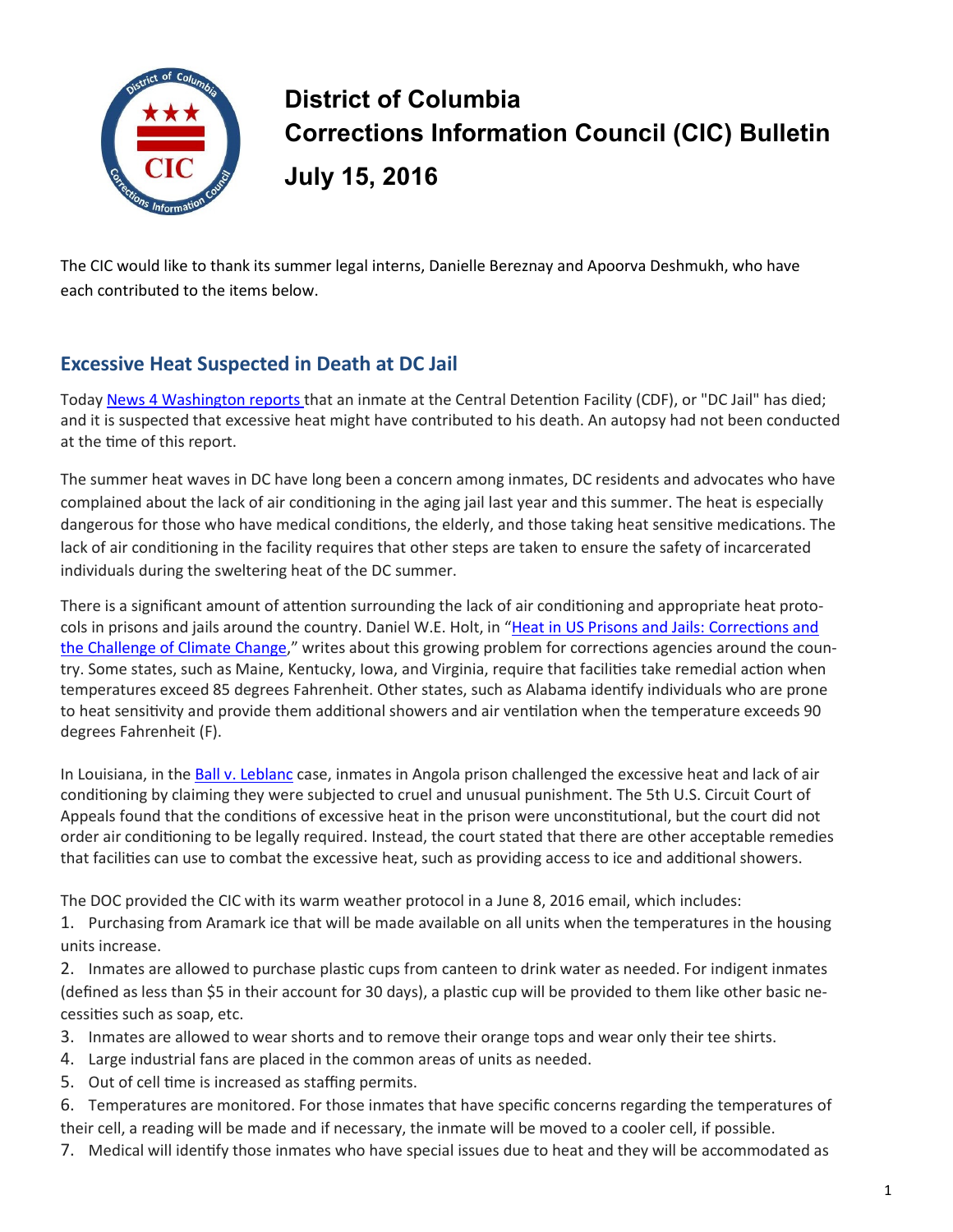medically necessary, which may include transfer to the Correctional Treatment Facility (CTF) Medical Unit.

However, inmates, loved ones and advocates have expressed that these provisions are not enough. Complaints have included excessive heat in cells, with fans being inadequate to cool cells down; and out-of-cell time is limited, with some inmates in sweltering cells during the heat of the day. Also, the above-listed practices lack specificity that could better ensure uniformity of action and safety by the facility. For instance, some states have determined a temperature range in which facilities should be kept of 65 to 85 degrees Fahrenheit. Some also do scheduled monitoring (as often as hourly) of cell as well as unit temperatures during the heat of the day and set a temperature for mandated action. This still allows for staff to act even if the temperature has not reached the mandated temperature. Those with chronic care issues are monitored even more, especially in light of such cases as [Rikers' inmate Jerome Murdough,](http://www.nytimes.com/2014/11/01/nyregion/settlement-for-family-of-rikers-inmate-who-died-in-) whose death was accelerated by a combination of excessive heat and heat-sensitive psychotropic medication.

The Correctional Treatment Facility (CTF), the jail operated by the Corrections Corporation of America (CCA) through Jan. 31, 2017, has air conditioning; and, with [601 inmates,](http://doc.dc.gov/sites/default/files/dc/sites/doc/publication/attachments/July%209%20through%20July%2015%202016.pdf) is only at 43% capacity. There is the hope that DOC can work with CCA to use more of this available space by identifying more inmates to be moved to protect them from the dangers of excessive heat, and that our city can do more to protect those who remain at the DC Jail.

## *"Reentry and the Road Home", June 24, 2016*

On June 24, 2016, the Center for American Progress presented an exciting event titled "Reentry and the Road Home" featuring Attorney General Loretta Lynch, Department of Labor Secretary Thomas Perez , Department of Housing and Urban Development Secretary Julián Castro, and Department of Education Secretary John B. King . The conversation was moderated by Daryl Atkinson, Second Chance Fellow at the U. S. Department of Justice. Many federal initiatives addressing the barriers to successful reintegration were announced, including housing access, employment, education, and family reunification support.

**[Identification Cards](http://time.com/4306079/former-prisoners-identification-id-attorney-general/) -** Attorney General Lynch reiterated her call to governors and state officials from Reentry Week to help former inmates acquire identification necessary for applying for jobs, housing, and schools. The call asked that identification cards issued by the Bureau of Prisons be a predicate to obtaining state-issued identification upon an individual's release from incarceration.

Returning citizens to the District of Columbia, released within the last six months, are eligible to receive a non-[driver identification card free of charge.](http://dmv.dc.gov/service/eligibility-free-non-driver-id) In order to receive the card citizens must submit proof of: 1) identity, 2) Social Security number, 3) DC residency, 4) release papers. Returning citizens may "submit an authorized letter from the DC Department of Corrections (DC DOC), Court Services and Offender Supervision Agency (CSOSA), or DC Parole and Probation Agency in place of the proof documents."

**[Safeguarding Children of Incarcerated Parents](https://www.bja.gov/Funding/COIPSolicitation-Final.pdf) -** Attorney General Lynch emphasized the hardships faced by the over 2.7 million children of incarcerated parents. In an effort to create and sustain strong parent-child relationships, a \$1 million solicitation was announced through the partnership of the National Institute of Corrections, the Bureau of Justice Assistance at the US Department of Justice, and the US Department of Health and Human Services. Nonprofit organizations, for-profit organizations, and institutions of higher education will develop and implement policies addressing case assessment and management for incarcerated parents; visitation policies and procedures; visiting room and waiting room environments; parenting; family reunification; and identification of local services. The recipient of the solicitation must also waive any profit or fees for services created through the funds.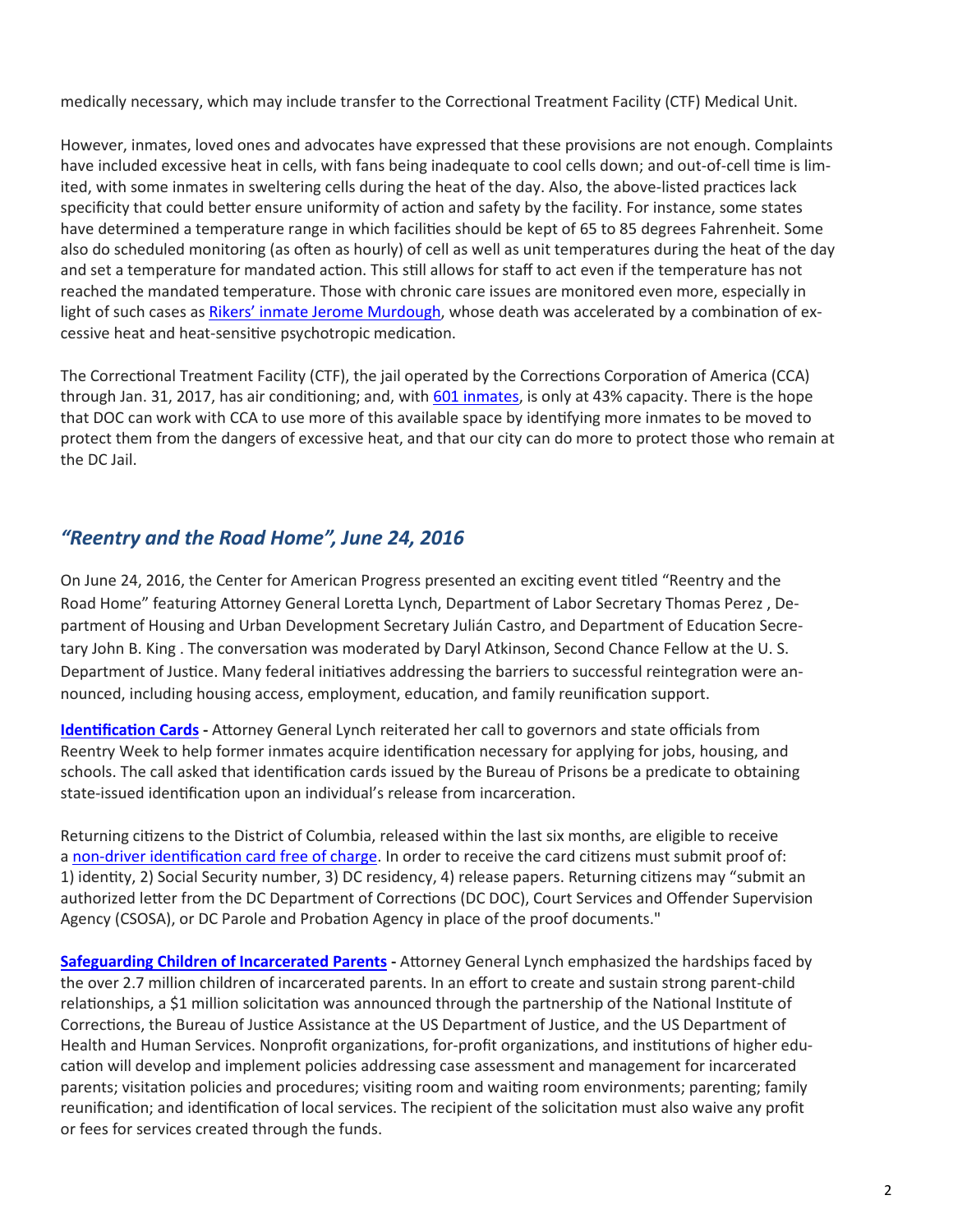**[One Stop Employment Centers](https://www.dol.gov/newsroom/releases/eta/eta20160624) -** Secretary Perez announced a grant of \$64.5 million that would be provided to organizations creating "one stop" employment centers in jails, prisons, and penitentiaries. One-Stop Employment Centers, sometimes called "American Job Centers", are locations designed to provide training referrals, career counseling, job listings, and employment-related services for individuals, all under one roof. The Department of Labor is awarding grants to forty organizations through four programs; Reentry Demonstration Projects for Young Adults, Training to Work, Pathways to Justice Careers, and Linking to Employment Activities Pre-Release. Grant funding will provide job training and a path to meaningful employment through mentoring, apprenticeship, family reunification, case management and career pathways.

**[Pay for Success Permanent Supportive Housing Demonstration](http://portal.hud.gov/hudportal/HUD?src=/press/press_releases_media_advisories/2016/HUDNo_16-099) -** Secretary Castro announced the awarding of 8.7 million to reduce homelessness and recidivism for returning citizens. The Department of Justice's and Department of Housing and Urban Development's Pay for Success, Permanent Supporting Housing Demonstration puts housing first in an effort to provide permanent housing and stabilize returning citizens. The demonstration strives to increase permanent supporting housing, allowing grantees to use funding to assess the feasibility of a Pay for Success project through partnership building, capital-raising activities, program design for the target population, managing contracts with service providers, making Success Payments on behalf of the government entity, and managing thirdparty evaluators.

**[Juvenile Reentry Assistance Program \(JRAP\)](https://www.justice.gov/opa/pr/departments-justice-and-housing-and-urban-development-award-175-million-help-justice-involved) -** Secretary Castro also announced an award of \$1.75 million to housing authorities and nonprofit organizations through the Juvenile Re-entry Assistance Program, JRAP. The grant will provide guidance to housing providers in evaluating criminal records as well as providing legal assistance for individuals, up to the age of 24, with criminal records. JRAP helps adults and children in public housing with, among other things, "expunging, sealing, and/or correcting records; collateral consequences; counseling; guidance for schooling; and family law services" When critiquing blanket policies denying housing based on criminal records Secretary Castro asked, "How can you give a second chance when you don't even give them a second look?"

**[Second Chance Pell Pilot Program](https://www.washingtonpost.com/news/grade-point/wp/2016/06/24/12000-inmates-to-receive-pell-grants-to-take-college-classes/?postshare=9861466782272622&tid=ss_fb) -** The Second Chance Pell Project restores Pell Grant access to students who otherwise meet Title IV eligibility requirements and are eligible for release, particularly within the next five years, to pursue postsecondary education and training. Secretary King cited "[Evaluating the Effectiveness of Correctional Ed](http://www.rand.org/pubs/research_reports/RR266.html)[ucation,"](http://www.rand.org/pubs/research_reports/RR266.html) a RAND research report showing a 43% reduction in recidivism after participation in education programming, when emphasizing the project's goal of increasing access to educational opportunities and supporting successful reentry. Secretary King announced that 67 universities, across 37 states, will receive \$30 million per year to support over 12,000 students. Correctional facilities, such as FCI Otisville (NY) and FCI Gilmer (WV), will partner with local colleges and universities to award certificates, associates degrees, and bachelor's degrees through new and existing programs. For a list of universities and correctional institutions, see the press release.

**[Beyond the Box Toolkit for Universities](http://www.ed.gov/beyondthebox) –** Secretary King announced a new resource guide, [Beyond the Box: In](file:///C:/Users/michelle.bonner/AppData/Local/Microsoft/Windows/Temporary%20Internet%20Files/Content.Outlook/CF4LSKBO/Beyond%20the%20Box:%20Increasing%20Access%20to%20Higher%20Education%20for%20Justice-Involved%20Individuals)[creasing Access to Higher Education for Justice](file:///C:/Users/michelle.bonner/AppData/Local/Microsoft/Windows/Temporary%20Internet%20Files/Content.Outlook/CF4LSKBO/Beyond%20the%20Box:%20Increasing%20Access%20to%20Higher%20Education%20for%20Justice-Involved%20Individuals)-Involved Individuals. The resource guide helps colleges and universities to provide higher education to citizens with criminal records. Along with strategies for increasing student engagement, the resource guide articulates promising practices and recommendations, including: delaying the consideration of criminal justice, transparency in how to respond to inquiries, narrowly focusing questions, and providing the opportunity for explanation. Secretary King asked for a pledge from universities to commit to "Beyond the Box", to which 25 universities have agreed so far. Twenty-one mayors have also committed to a similar pledge.